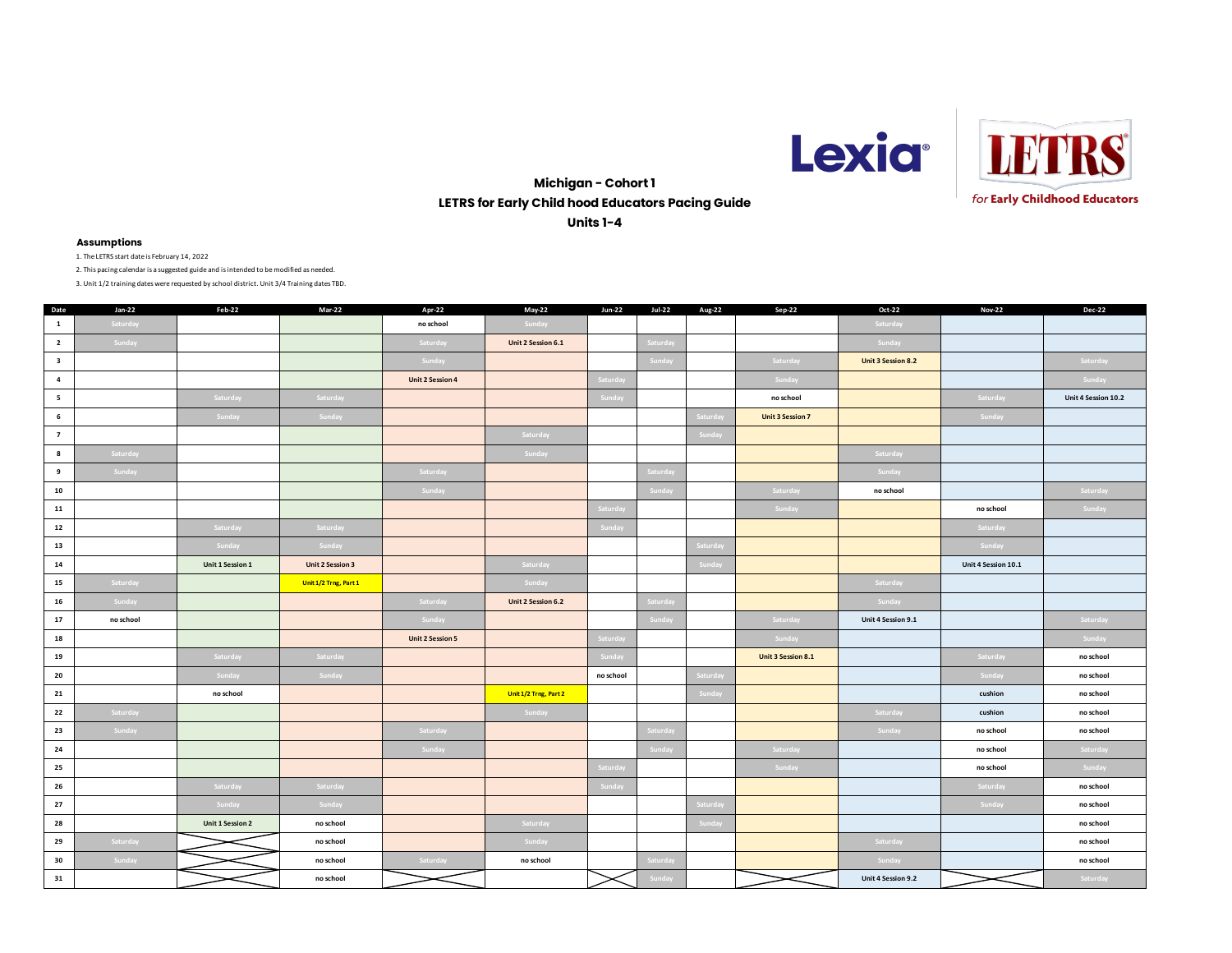



# **Michigan - Cohort 2 LETRS for Early Child hood Educators Pacing Guide Units 1-4**

# **Assumptions**

1. The LETRS start date is February 14, 2022

2. This pacing calendar is a suggested guide and is intended to be modified as needed.

| Date                    | $Jan-22$  | Feb-22                  | Mar-22                  | Apr-22                  | May-22                | <b>Jun-22</b> | <b>Jul-22</b>   | Aug-22        | Sep-22                  | Oct-22                    | <b>Nov-22</b>       | <b>Dec-22</b>       |
|-------------------------|-----------|-------------------------|-------------------------|-------------------------|-----------------------|---------------|-----------------|---------------|-------------------------|---------------------------|---------------------|---------------------|
| $\mathbf{1}$            | Saturday  |                         |                         | no school               | Sunday                |               |                 |               |                         | Saturday                  |                     |                     |
| $\overline{2}$          | Sunday    |                         |                         | Saturday                | Unit 2 Session 6.1    |               | Saturday        |               |                         | Sunday                    |                     |                     |
| $\overline{\mathbf{3}}$ |           |                         |                         | Sunday                  |                       |               | Sunday          |               | Saturday                | <b>Unit 3 Session 8.2</b> |                     | Saturday            |
| $\overline{a}$          |           |                         |                         | <b>Unit 2 Session 4</b> |                       | Saturday      |                 |               | Sunday                  |                           |                     | Sunday              |
| $5^{\circ}$             |           | Saturday                | Saturday                |                         |                       | Sunday        |                 |               | no school               |                           | Saturday            | Unit 4 Session 10.2 |
| $6\phantom{.0}$         |           | Sunday                  | Sunday                  |                         |                       |               |                 | Saturda       | <b>Unit 3 Session 7</b> |                           | Sunday              |                     |
| $\overline{7}$          |           |                         |                         |                         | Saturday              |               |                 | Sunday        |                         |                           |                     |                     |
| 8                       | Saturday  |                         |                         |                         | Sunday                |               |                 |               |                         | Saturday                  |                     |                     |
| 9                       | Sunday    |                         |                         | Saturday                |                       |               | <b>Saturday</b> |               |                         | Sunday                    |                     |                     |
| 10                      |           |                         |                         | Sunday                  |                       |               | Sunday          |               | Saturday                | no school                 |                     | Saturday            |
| 11                      |           |                         |                         |                         |                       | Saturday      |                 |               | Sunday                  |                           | no school           | Sunday              |
| 12                      |           | Saturday                | Saturday                |                         |                       | Sunday        |                 |               |                         |                           | Saturday            |                     |
| 13                      |           | Sunday                  | Sunday                  |                         |                       |               |                 | .<br>Saturday |                         |                           | Sunday              |                     |
| 14                      |           | Unit 1 Session 1        | <b>Unit 2 Session 3</b> |                         | Saturday              |               |                 | Sunday        |                         |                           | Unit 4 Session 10.1 |                     |
| 15                      | Saturday  |                         |                         |                         | Sunday                |               |                 |               |                         | Saturday                  |                     |                     |
| 16                      | Sunday    |                         |                         | Saturday                | Unit 2 Session 6.2    |               | Saturday        |               |                         | Sunday                    |                     |                     |
| 17                      | no school |                         | Unit 1/2 Trng, Part 1   | Sunday                  |                       |               | Sunday          |               | Saturday                | Unit 4 Session 9.1        |                     | Saturday            |
| 18                      |           |                         |                         | <b>Unit 2 Session 5</b> |                       | Saturday      |                 |               | Sunday                  |                           |                     | Sunday              |
| 19                      |           | Saturday                | Saturday                |                         |                       | Sunday        |                 |               | Unit 3 Session 8.1      |                           | Saturday            | no school           |
| 20                      |           | Sunday                  | Sunday                  |                         |                       | no school     |                 | Saturday      |                         |                           | Sunday              | no school           |
| 21                      |           | no school               |                         |                         | Saturday              |               |                 | Sunday        |                         |                           | cushion             | no school           |
| 22                      | Saturday  |                         |                         |                         | Sunday                |               |                 |               |                         | Saturday                  | cushion             | no school           |
| 23                      | Sunday    |                         |                         | Saturday                | Unit 1/2 Trng, Part 2 |               | Saturday        |               |                         | Sunday                    | no school           | no school           |
| 24                      |           |                         |                         | Sunday                  |                       |               | Sunday          |               | Saturday                |                           | no school           | Saturday            |
| 25                      |           |                         |                         |                         |                       | Saturday      |                 |               | Sunday                  |                           | no school           | Sunday              |
| 26                      |           | Saturday                | Saturday                |                         |                       | Sunday        |                 |               |                         |                           | Saturday            | no school           |
| 27                      |           | Sunday                  | Sunday                  |                         |                       |               |                 | Saturday      |                         |                           | Sunday              | no school           |
| 28                      |           | <b>Unit 1 Session 2</b> | no school               |                         | Saturday              |               |                 | Sunday        |                         |                           |                     | no school           |
| 29                      | Saturday  |                         | no school               |                         | Sunday                |               |                 |               |                         | Saturday                  |                     | no school           |
| 30                      | Sunday    |                         | no school               | Saturday                | no school             |               | Saturday        |               |                         | Sunday                    |                     | no school           |
| 31                      |           |                         | no school               |                         |                       |               | Sunday          |               |                         | Unit 4 Session 9.2        |                     | Saturday            |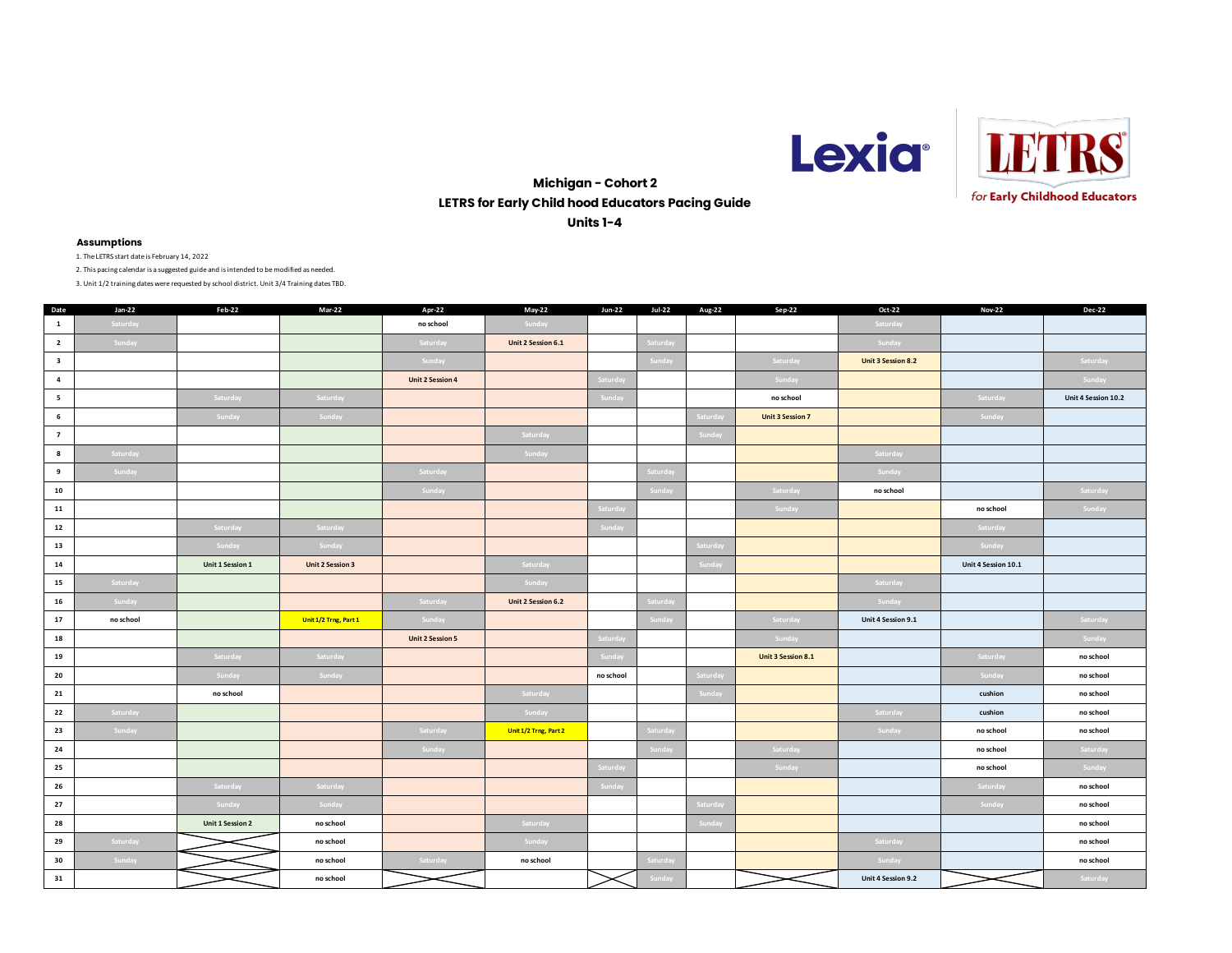



# **Michigan - Cohort 3 LETRS for Early Child hood Educators Pacing Guide Units 1-4**

# **Assumptions**

1. The LETRS start date is February 14, 2022

2. This pacing calendar is a suggested guide and is intended to be modified as needed.

| Date                    | Jan-22    | Feb-22                  | Mar-22                  | Apr-22                  | May-22                | <b>Jun-22</b> | <b>Jul-22</b> | Aug-22        | Sep-22                  | Oct-22                    | <b>Nov-22</b>       | <b>Dec-22</b>       |
|-------------------------|-----------|-------------------------|-------------------------|-------------------------|-----------------------|---------------|---------------|---------------|-------------------------|---------------------------|---------------------|---------------------|
| $\mathbf{1}$            | Saturday  |                         |                         | no school               | Sunday                |               |               |               |                         | Saturday                  |                     |                     |
| $\overline{\mathbf{2}}$ | Sunday    |                         |                         | Saturday                | Unit 2 Session 6.1    |               | Saturday      |               |                         | Sunday                    |                     |                     |
| $\overline{\mathbf{3}}$ |           |                         |                         | Sunday                  |                       |               | Sunday        |               | Saturday                | <b>Unit 3 Session 8.2</b> |                     | Saturday            |
| $\overline{a}$          |           |                         |                         | <b>Unit 2 Session 4</b> |                       | Saturday      |               |               | Sunday                  |                           |                     | Sunday              |
| 5                       |           | Saturday                | Saturday                |                         |                       | Sunday        |               |               | no school               |                           | Saturday            | Unit 4 Session 10.2 |
| $6\phantom{.0}$         |           | Sunday                  | Sunday                  |                         |                       |               |               | Saturda       | <b>Unit 3 Session 7</b> |                           | Sunday              |                     |
| $\overline{7}$          |           |                         |                         |                         | Saturday              |               |               | Sunday        |                         |                           |                     |                     |
| 8                       | Saturday  |                         |                         |                         | Sunday                |               |               |               |                         | Saturday                  |                     |                     |
| 9                       | Sunday    |                         |                         | Saturday                |                       |               | Saturday      |               |                         | Sunday                    |                     |                     |
| 10                      |           |                         |                         | Sunday                  |                       |               | Sunday        |               | Saturday                | no school                 |                     | Saturday            |
| 11                      |           |                         |                         |                         |                       | Saturday      |               |               | Sunday                  |                           | no school           | Sunday              |
| 12                      |           | Saturday                | Saturday                |                         |                       | Sunday        |               |               |                         |                           | Saturday            |                     |
| 13                      |           | Sunday                  | Sunday                  |                         |                       |               |               | Saturda       |                         |                           | Sunday              |                     |
| 14                      |           | Unit 1 Session 1        | <b>Unit 2 Session 3</b> |                         | Saturday              |               |               | Sunday        |                         |                           | Unit 4 Session 10.1 |                     |
| 15                      | Saturday  |                         |                         |                         | Sunday                |               |               |               |                         | Saturday                  |                     |                     |
| 16                      | Sunday    |                         |                         | Saturday                | Unit 2 Session 6.2    |               | Saturday      |               |                         | Sunday                    |                     |                     |
| 17                      | no school |                         |                         | Sunday                  |                       |               | Sunday        |               | Saturday                | Unit 4 Session 9.1        |                     | Saturday            |
| 18                      |           |                         |                         | <b>Unit 2 Session 5</b> |                       | Saturday      |               |               | Sunday                  |                           |                     | Sunday              |
| 19                      |           | Saturday                | Unit 1/2 Trng, Part 1   |                         |                       | Sunday        |               |               | Unit 3 Session 8.1      |                           | Saturday            | no school           |
| 20                      |           | Sunday                  | Sunday                  |                         |                       | no school     |               | Saturda       |                         |                           | Sunday              | no school           |
| 21                      |           | no school               |                         |                         |                       |               |               | Sunday        |                         |                           | cushion             | no school           |
| 22                      | Saturday  |                         |                         |                         | Sunday                |               |               |               |                         | Saturday                  | cushion             | no school           |
| 23                      | Sunday    |                         |                         | Saturday                |                       |               | Saturday      |               |                         | Sunday                    | no school           | no school           |
| 24                      |           |                         |                         | Sunday                  | Unit 1/2 Trng, Part 2 |               | Sunday        |               | Saturday                |                           | no school           | Saturday            |
| 25                      |           |                         |                         |                         |                       | Saturday      |               |               | Sunday                  |                           | no school           | Sunday              |
| 26                      |           | Saturday                | Saturday                |                         |                       | Sunday        |               |               |                         |                           | Saturday            | no school           |
| 27                      |           | Sunday                  | Sunday                  |                         |                       |               |               | Saturday      |                         |                           | Sunday              | no school           |
| 28                      |           | <b>Unit 1 Session 2</b> | no school               |                         | Saturday              |               |               | <b>Sunday</b> |                         |                           |                     | no school           |
| 29                      | Saturday  |                         | no school               |                         | Sunday                |               |               |               |                         | Saturday                  |                     | no school           |
| 30                      | Sunday    |                         | no school               | Saturday                | no school             |               | Saturday      |               |                         | Sunday                    |                     | no school           |
| 31                      |           |                         | no school               |                         |                       |               | Sunday        |               |                         | Unit 4 Session 9.2        |                     | Saturday            |